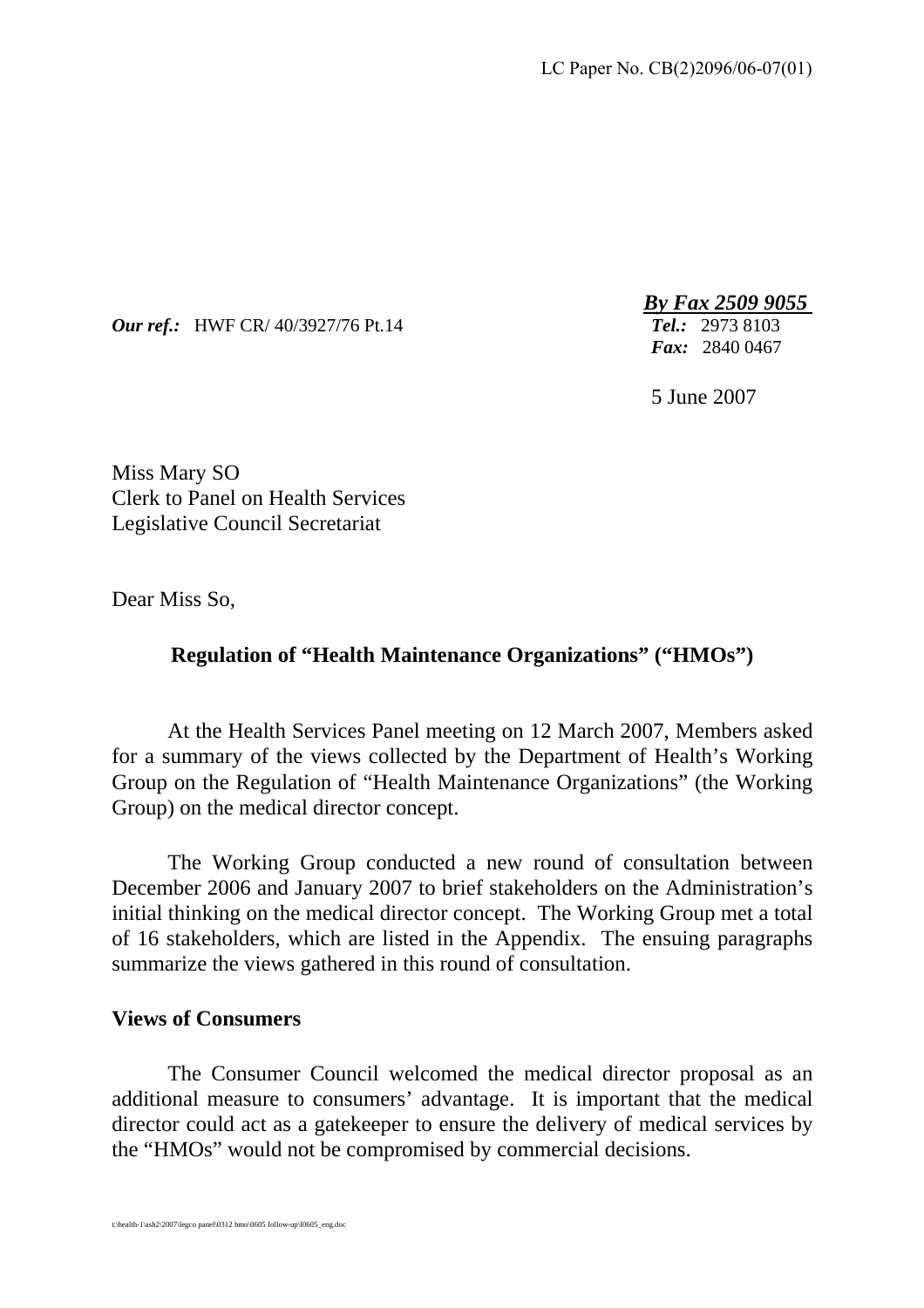Furthermore, the Council supported the development of code of practice for "HMOs". For example, they considered that it should be the responsibility of "HMOs" to ensure that their clinic premises, facilities and equipment were up to standard; the content of their advertisements must be factual; and the quality of their services should not be compromised solely because of financial incentives, without regard to professional justifications.

 The Council expressed concern about the possibility that some unscrupulous "HMOs" might appoint inexperienced medical practitioners as medical directors to dodge responsibilities of malpractices.

### **Views of Professional Bodies**

 Doctor and dentist associations were of the opinion that statutory regulation should be the most desirable way to protect public health. Some proposed to restrict "HMO" ownership to doctors or dentists only.

 That said, the professional associations did not oppose the medical director concept, but were worried that medical directors, as employees, might not be able to override decisions of the employers. The professional associations also supported a voluntary listing system as a measure in the shortterm. Nevertheless, they urged the Government to make compliance mandatory.

 Some associations expressed reservation about requiring "HMOs" to monitor the performance of practitioners and clinic premises. They did not see the need to place additional control here.

#### **Views of Group Medical Practices, Scheme Administrators and Insurers**

 Group medical practices, scheme administrators and insurers were interested in clarifying the exact definition of "HMOs" and which parties should fall under the relevant regulatory proposals. Some proposed that as certain insurers also played the role of scheme administrators, they should be regarded as "HMOs", while insurers did not share this view in general.

 In addition, some group practices opined that as they were providing healthcare services in a mode similar to that of solo practitioners, the latter's clinics ought to be regulated as well.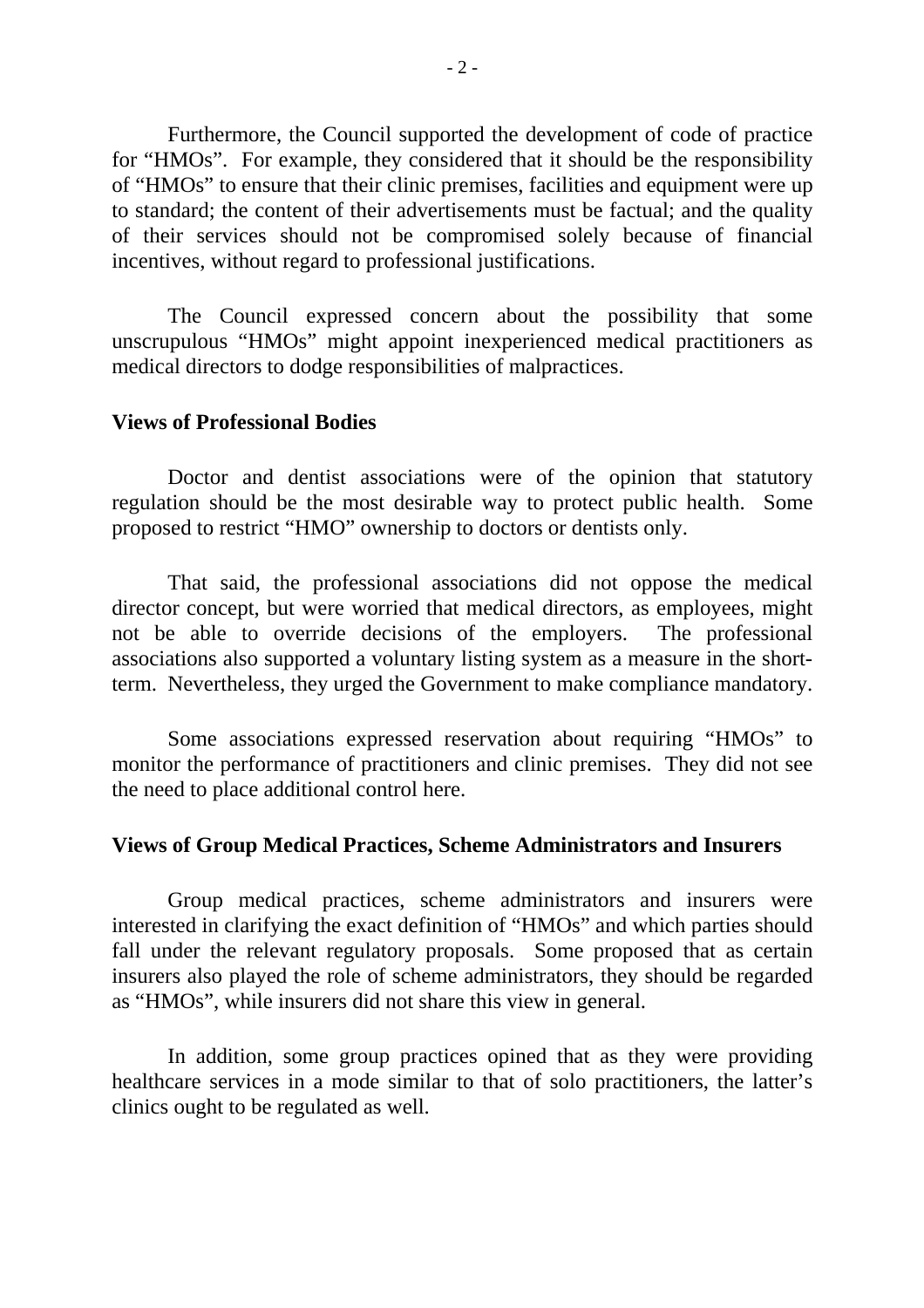Most of the companies in this group did not oppose the appointment of medical director in "HMOs". Some even indicated that they already had medical directors in their organizations. However, some expressed concern about the medical director being held accountable for malpractices at clinic level for which they might not have direct involvement. Hence, there was a need to delineate clearly the respective role and responsibilities of medical directors and front-line doctors.

 On formulation of guidelines for "HMOs", all interviewed stakeholders indicated support. Some group medical practices opined that their current practices had been properly managed, and that the introduction of guidelines could encourage medical service providers in the market to improve the standard of their services and facilities. Moreover, they also supported the listing of "HMOs" which comply with the medical director requirement.

Yours sincerely,

 (Miss Pamela LAM) for Secretary for Health, Welfare and Food

c.c. Director of Health (Attn : Dr Gloria TAM) (Fax : 2573 7432)